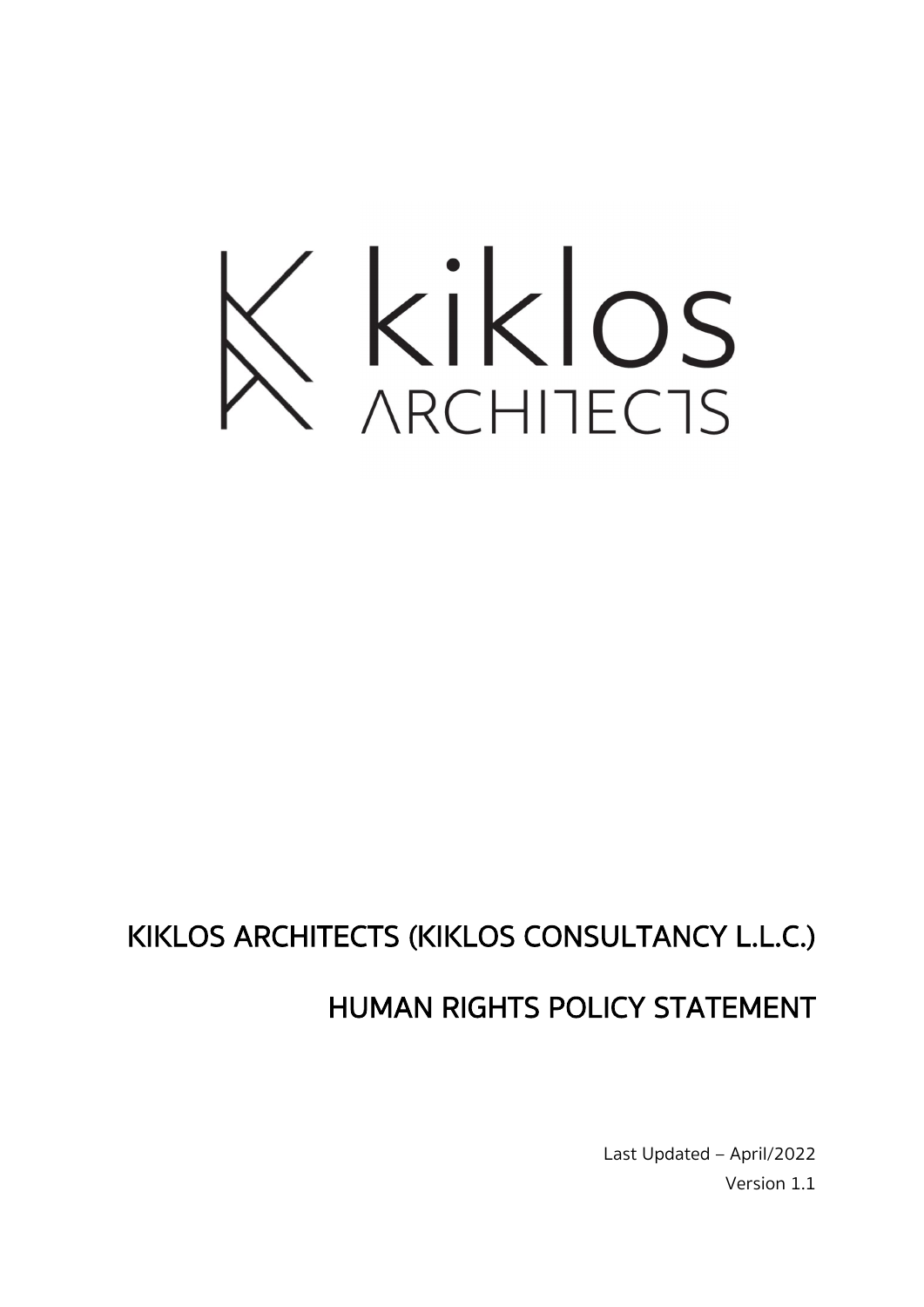

#### INTRODUCTION

Founded in 2020, kiklos architects (Kiklos Consultancy L.L.C.) is an architectural design studio based in the United Arab Emirates, committed to supporting internationally recognized human rights activities and initiatives. Respect for human rights is a core value of our business.

We believe that long-term business success can only be achieved if human rights are acknowledged and protected. Our Human Rights Policy Statement sets out the fundamental principles embedded in our business operations and culture to ensure we do not engage in activities that directly or indirectly violate human rights. It is our corporate responsibility to uphold these principles throughout our organization. Additionally, we expect all stakeholders, including business partners, vendors and suppliers, to be aligned in upholding human rights globally.

Our approach to human rights is based on:

- The United Nations Universal Declaration of Human Rights
- The United Nations Guiding Principles on Business and Human Rights
- OECD Guidelines for Multinational Enterprises
- The International Labor Organization's 1998 Declaration on Fundamental Principles and Rights at Work

kiklos architects' senior management is responsible for reviewing and overseeing corporate responsibility policies and programs as well as the implementation of these policies and to coordinate our efforts to identify, address, train and report on our human rights risks and opportunities and foster a dialogue on these issues with human rights experts, employees, and all stakeholders.

#### HUMAN RIGHTS POLICY STATEMENT

kiklos architects' Human Rights Policy Statement demonstrates our commitment to supporting and promoting human rights that benefit all our stakeholders, including our customers, employees, shareholders, investors, and the communities in which we live and operate. Our commitment is guided by the following seven principles:

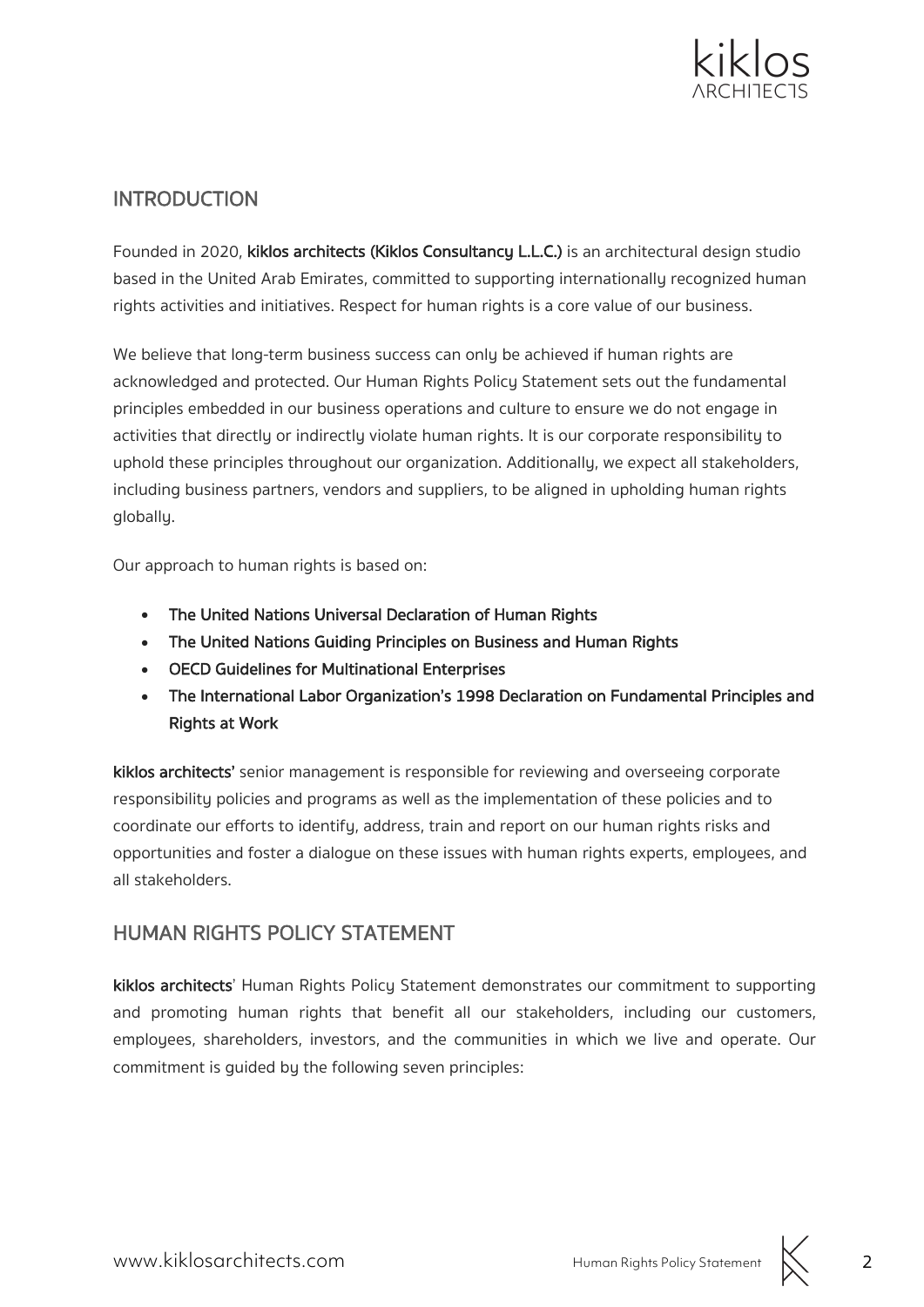

## ETHICAL BUSINESS CONDUCT

As detailed in our Code of Business Conduct and Ethics, we are committed to the highest standards of business ethics which govern the conduct of our business operations for all employees. We require all business on behalf of kiklos architects to be conducted with honesty and integrity in full compliance with all applicable laws and regulations.

#### EMPLOYEE RIGHTS AND FAIR LABOR PRACTICES

We believe all our employees deserve to be treated with integrity and respect. Therefore, we promote a work environment of transparency and trust. We compensate our employees competitively and operate in compliance with applicable wage, work hours, overtime and benefits laws and international labor standards.

## DIVERSITY, EQUITY AND INCLUSION

We support and encourage diversity and inclusion within our business and the organizations with which we do business by maintaining workplaces that are free from discrimination or harassment on the basis of race, sex, color, national or social origin, ethnicity, religion, age, disability, sexual orientation, gender identification or expression, political opinion or any other status protected by applicable law.

We are committed to the protection of women's rights. We are committed to providing equal opportunities for all employees, eliminating all discriminatory practices and promoting a work environment that is free from harassment, violence and intimidation. For more information on kiklos architects' diversity initiatives, please review our Diversity, Equity and Inclusion Policy.

## SAFE AND HEALTHY WORKPLACE

Our policy is to provide and maintain a safe, healthy and productive workplace for all our employees that complies with all applicable laws, regulations and internal policies. For more information on kiklos architects' health and safety initiatives, please review our Health and Safety Policy.

#### FORCED LABOR AND HUMAN TRAFFICKING

We are committed to preventing and prohibiting forced labor of any kind, including all forms of modern-day slavery or human trafficking.